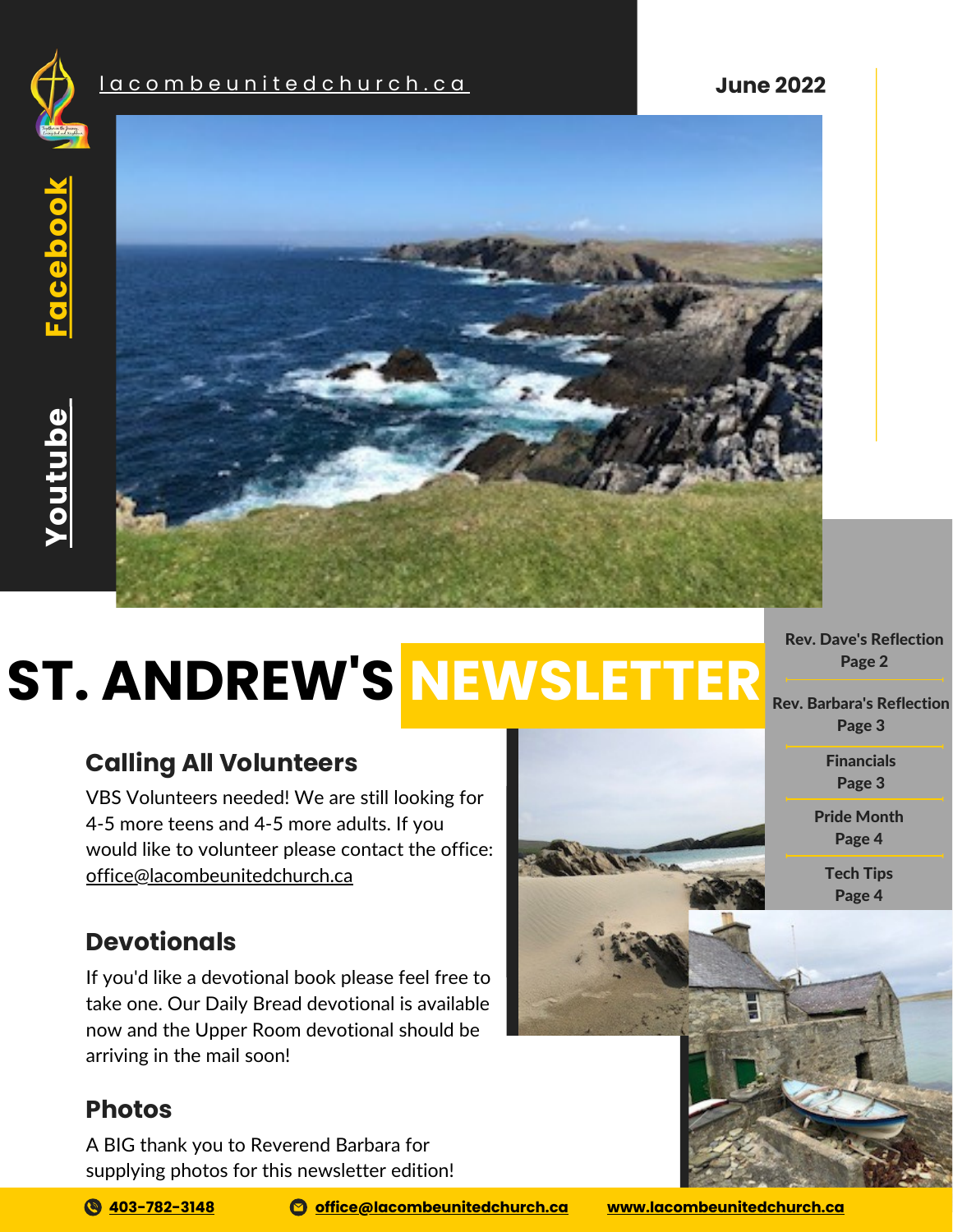# <span id="page-1-0"></span>**ST. ANDREW'S NEWSLETTER**

#### **Reverend Dave**

As we move into summer, I wish all of you the very best! Whether you are holidaying, or staying home, I hope that the warmth, the birds, and the green restores you and re-energizes you! And for farms and farmers, I hope this season is a blessing.

**m**ministry. I don't ever want to get so busy I can't be in touch! This month I'd like to talk about keeping in touch. I've been here a year now, and one of the things I resolved to do was to spend a lot of the first year visiting. Well, a variety of things (COVID being one) got in the way of that, though I was able to visit many of you! I really enjoyed that part of ministry, I found it energizing, and I also think it must remain an important part of

this<br>ek, a Here's what I plan to do at this point. I'm going to try to maintain regular "office hours" once per week, at Kavaccino's for a start. That will be an hour and a half or so that I'll just occupy a table (outside, weather permitting) and I welcome you to drop in. This is best for conversations about church, feedback on sermons and worship, and other non-confidential things - there may be a few people there with you!

I'll also be working with Jana to schedule a few visits every week, if possible! I know some weeks will get away from me, but I want to keep getting out to meet you, check in, get to know you, find out what you're struggling with and what is making your heart sing. I'll kind of be working my way through the congregation, but if you'd like me to come out to see you for any reason, or if you'd like to go for coffee, please do let me know! You can contact Jana and she can find a time for you, or contact me directly and we'll set something up. If you find yourself in the hospital, or if you're going through something, don't hesitate to call. I'm lousy at reading minds and I'm not usually "on the grapevine," so if you don't tell me I probably won't know.

Making these personal connections, being there at significant moments, hearing your stories - this is a very important part of ministry, and I have been absolutely delighted to make the connection with you. I won't be too busy for this, so please - call us when you'd like a visit!

Thanks and blessed summer, Dave

"This is the power of gathering: it inspires us, delightfully, to be more hopeful, more joyful, more thoughtful: in a word, more alive."

-Alice Waters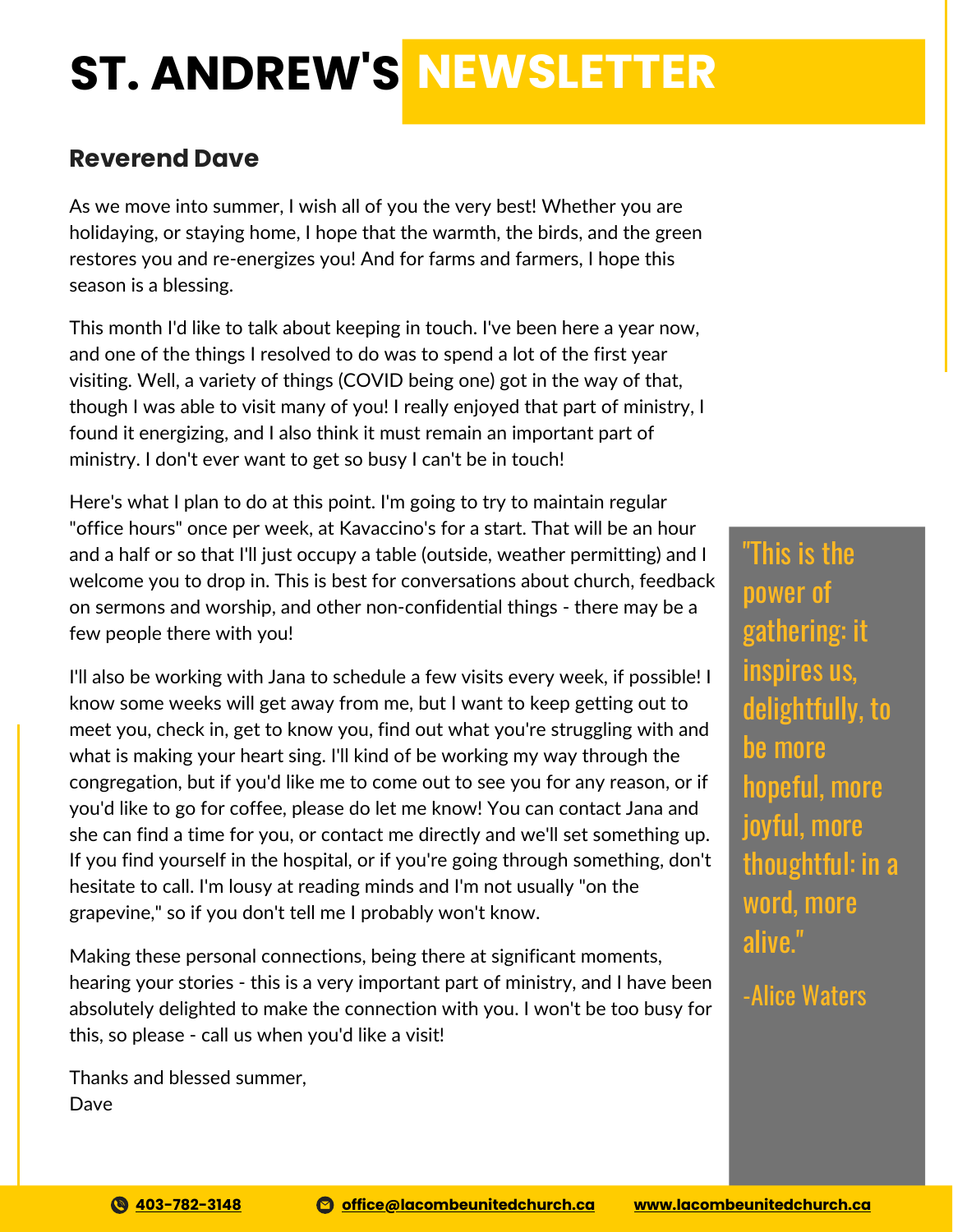# <span id="page-2-0"></span>**ST. ANDREW'S NEWSLETTER**

#### **Reverend Barbara**

A dream come true…

There was once a little girl in Germany whose family vacationed at the Baltic Coast. One morning the girl got up really early, went barefoot down to the beach, and looked over the water. Digging her toes in the sand, she was filled with a tremendous sense of all is good with the world.



In grade four she noticed the Shetland Islands on a map in her classroom which made her wonder what the coast way, way up in the north might look like.

Decades later, all grown up, I am blessed with living, working and playing in Lacombe. And this past May my three daughters and I visited Shetland at the very edge of the United Kingdom. Thank you, God!

Going and coming back, at both ends of my travels, people of St. Andrew's were so excited and happy for me, adding an extra sparkle to my gratitude. Cheers tae dee.



Karen Taube, Inga Taube, Kim Taube



Kim Taube, Karen Taube, Barbara Lieurance, Inga Taube

#### **Financials**

Revenue

Contributions and Other Expenses Net Income (Loss)

Current Month \$22,948.41 \$30,162.14 (\$2603.48)

Year to Date \$91,666.65 \$123,403.82 \$27,335.62